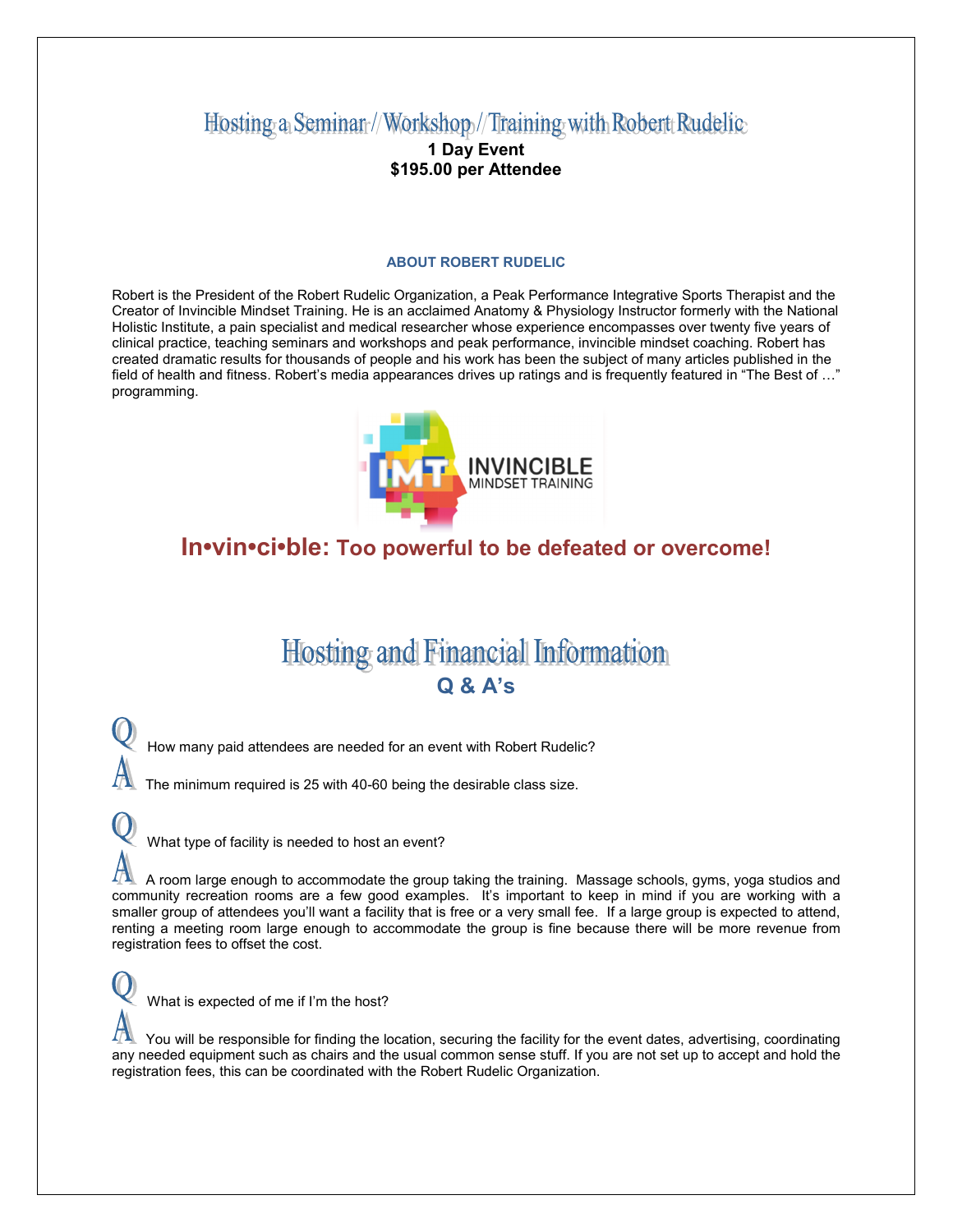

 Once the dates of the event are decided, you will be sent a photo ready, master brochure including all the necessary information about the event. All you have to do is get the copies made and distribute them. At the event, all the student hand outs and course materials will be provided.

Will there be products available to purchase at the event?

 Yes. We will have e-learning courses, one on one coaching programs and from time to time nutritional supplements available for attendees to purchase. All "back of the house" sales are not included in shared revenue. It is the sole responsibility of the Robert Rudelic Organization to manage and collect for any sales of the above mentioned items.

What is the financial/shared revenue arrangement?

 The host (you) will collect all the admission fees from the attendees unless coordinated with the Robert Rudelic Organization. If you do not have the ability to accept credit cards, the Robert Rudelic Organization can do that for you. For accounting purposes it is important to be very organized on this to eliminate any confusion.

What percentage do I get as the host and what does the Robert Rudelic Organization get?

 You the host will get 40% of the **net** revenue and the Robert Rudelic organization gets 60%. The **net** revenue is after expenses which are – facility rental (if any) cost of copies and other miscellaneous costs associated with putting the event together, plus reimbursement for (reasonable) travel expenses for the Robert Rudelic Organization. A standard formula is in place as to the expected costs of an event so all parties involved can greatly benefit from their efforts.

**EXAMPLE:** \$195.00 X 25 = \$ 4,875.00 - \$1,000.00 (est. expenses). Host nets \$1,550.00 **EXAMPLE:** \$195.00 X 60 = \$11,700.00 - \$2,000.00 (est. expenses). Host nets \$3,880.00

**If you are interested in hosting an event with Robert Rudelic call Sheryl at (415) 509-7112**



 "*Robert knows and understands an athlete's mind and body. He helps me recover faster, perform better and stay healthy. I view Robert as one of my secret weapons."*

**Bill Romanowski Former NFL great and author**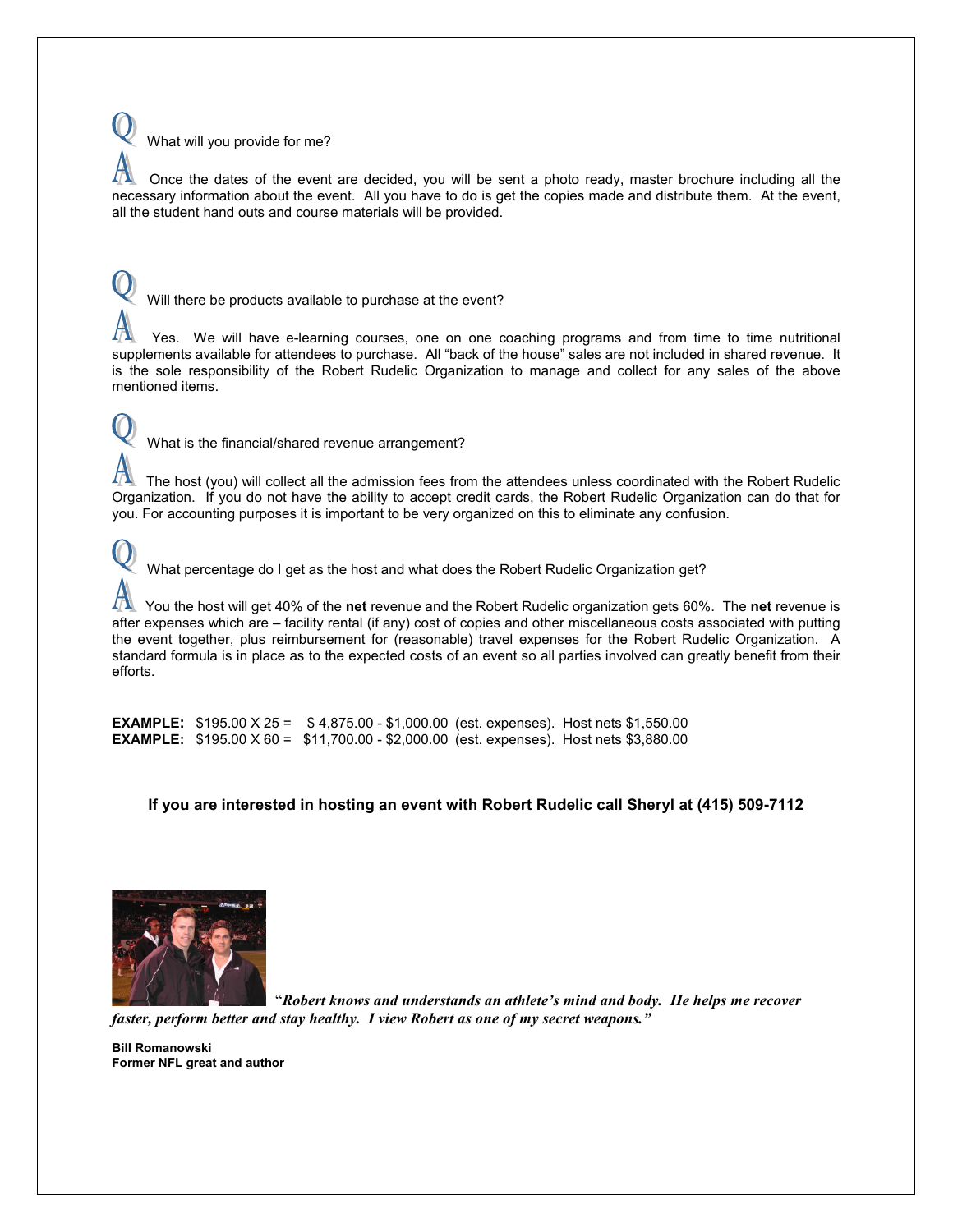### **PROFESSIONAL AFFILIATIONS**



**What The #\$\*! Do We Know (movie) The Living Matrix Creator Active Isolated Stretching Creator Performance Therapy Team Professor**, **Author, Research Scientist**







C





















### **CLIENTS – PROFESSIONAL ATHLETES**



**OLYMPIANS**



 **TV/MOVIES**